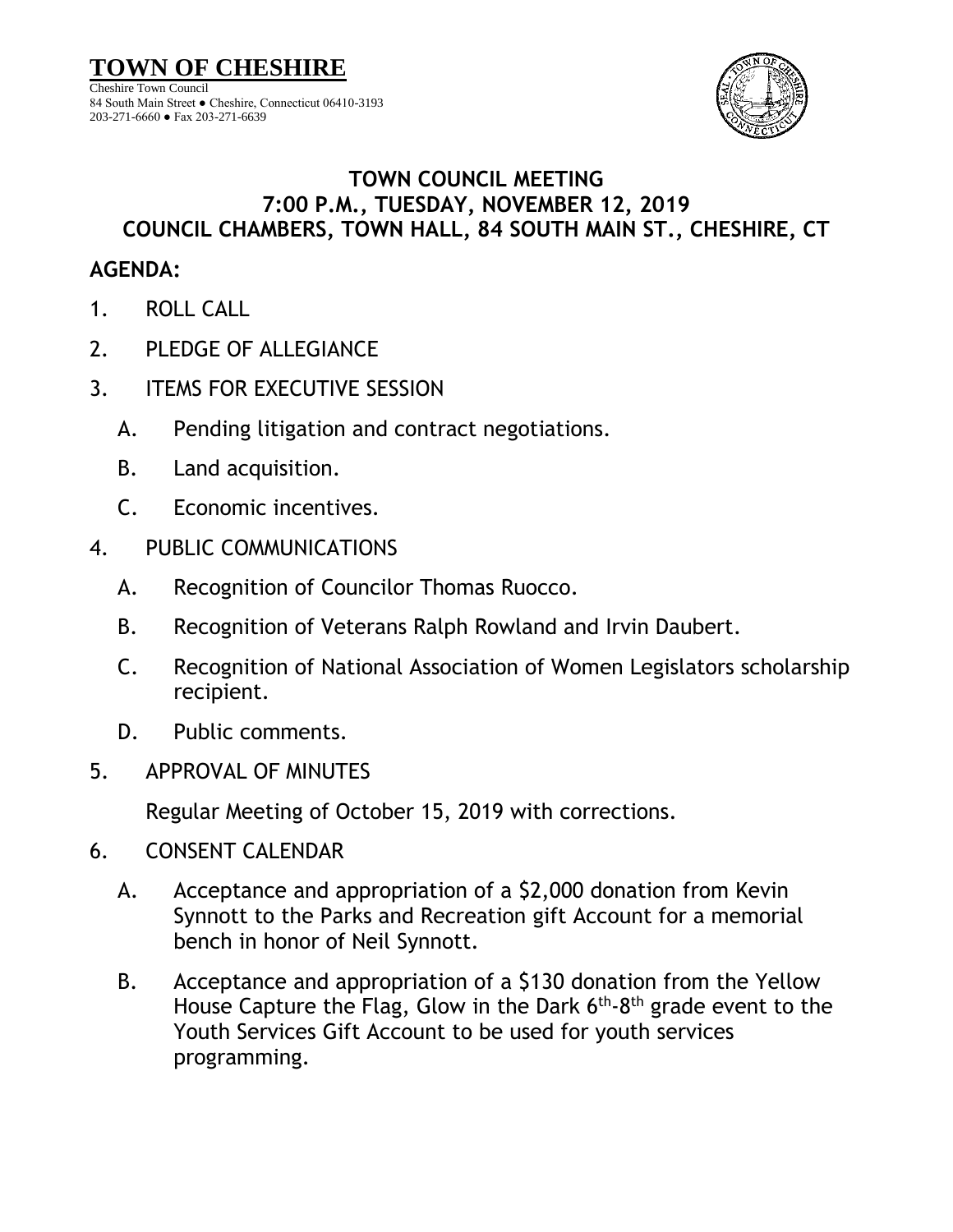- C. Acceptance and appropriation of a \$637.30 donation from Collette Travel to the Human Services Gift Account to be used for the Senior Center.
- D. Acceptance and appropriation of a \$20 donation from Mr. and Mrs. Henry Wallinger to the Human Services Gift Account to be used for the Senior Center.
- E. Acceptance and appropriation of a \$9.70 donation from CAF America to the Parks and Recreation Gift Account to be used for the dog park.
- F. Acceptance and appropriation of a \$235.85 donation from the Yellow House Pumpkin Carving Halloween Party to the Youth Services Gift Account to be used for youth services programming.
- G. Acceptance and appropriation of a \$700 donation from Temple Lodge AF AM to the Human Services Gift Account for general purposes.
- H. Acceptance and appropriation of a \$27 donation from Phyllis Elengo to the Human Services Gift Account to be used for the Senior Center. *(correction of dollar amount from last month)*
- I. Authorization and acceptance of an annual \$10,734 Youth Services Bureau Grant from the Connecticut Department of Children and Families to be used for Positive Youth Development Programs and to fund the Juvenile Review Board's programs and services.
- J. Acceptance and appropriation of a \$2,845 donation from the Cheshire YMCA to the Police Gift Account to be used for the Rape Aggression Defense Program.
- 7. ITEMS REMOVED FROM CONSENT CALENDAR
- 8. OLD BUSINESS
	- A. Discussion re: proposals for Legislative Recommendations.
- 9. NEW BUSINESS
	- A. Award of consultant for Cheshire Housing Authority's 2020 Small Cities Community Development Application.
	- B. Call for public hearing re: naming a section of the Linear Trail as "Trail of Hope".
	- C. Approval of amended job descriptions for changes in positions in the Human Services Department.